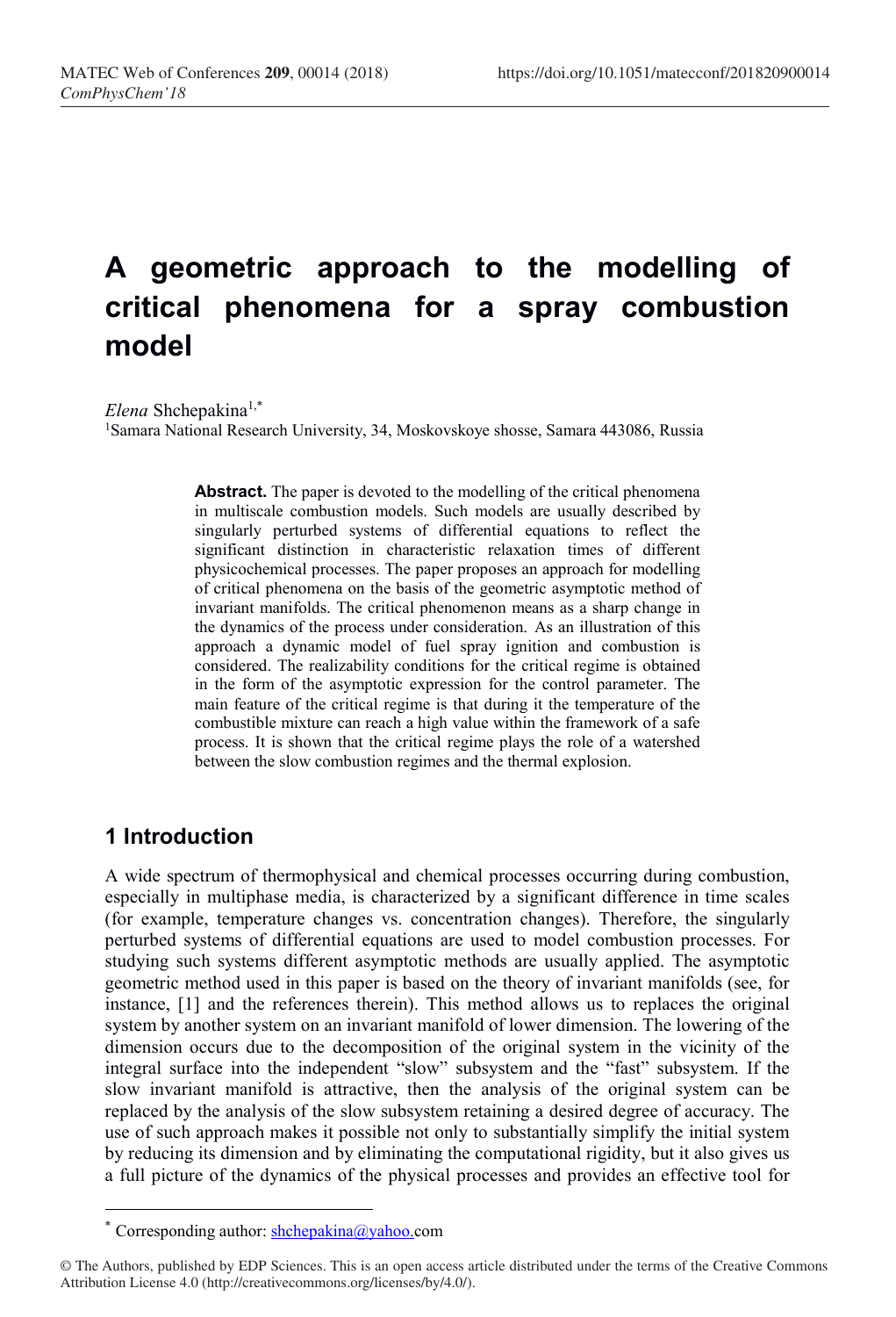modelling the critical phenomena in these processes. The critical regime corresponds to a chemical reaction separating the domains of self-accelerating reactions and domains of safe reactions. This regime is modelled by a unique trajectory that contains an unstable invariant manifold.

#### 2 Spray ignition model

The model of the ignition and combustion of a fuel spray is suggested using an adiabatic approach [2-5]. The fuel spray is considered as a two-phase medium: combustible gas mixture — combustible liquid droplets. The pressure change in the reaction volume and its effect on the combustion process is assumed a slight and is omitted. The usual assumption is made that the thermal conductivity of the liquid phase is much greater than that in the gas phase. Thus, the heat transfer coefficient in the liquid gas mixture is supposed to be defined by the thermal properties of the gas phase. The drop boundary is assumed to be on a saturation line, i.e., the liquid temperature is constant and is equal to the liquid saturation temperature. The combustion reaction is modelled as a first order, highly exothermic chemical reaction. The model is built with the usual assumptions of the theory of combustion processes in chemical homogeneity at each point of the reaction vessel and in the dimensionless form has the form [4]:

$$
\gamma \frac{d\theta}{d\tau} = \eta \exp\left(\frac{\theta}{1+\beta\theta}\right) - \varepsilon_1 r \theta (1+\beta\theta),\tag{1}
$$

$$
\frac{dr^3}{dr} = -\varepsilon_1 \varepsilon_2 r\theta,\tag{2}
$$

$$
\frac{d\eta}{d\tau} = -\eta \frac{1}{1+\beta\theta} \exp\left(\frac{\theta}{1+\beta\theta}\right) + \varepsilon_1 \psi \tau \theta,\tag{3}
$$

where  $\theta$  is the dimensionless fuel gas temperature; r is the dimensionless radius of the drops;  $\eta$  is the dimensionless concentration of flammable gas;  $\tau$  is the dimensionless time;  $\gamma$  is the dimensionless parameter equal to the final dimensionless adiabatic temperature thermally isolated system after the explosion;  $\beta$  gives the initial temperature;  $\varepsilon_1, \varepsilon_2$ characterize the interaction between the gas and liquid phases;  $\psi$  is a parameter characterizing the ratio of the energy of combustion gas mixture to the liquid evaporation energy.

The initial conditions for the equations  $(1)-(3)$  are:

$$
\theta(0) = 0, r(0) = 1, \eta(0) = 1.
$$

Appropriate combination of equations (1)-(3) and integration over time yields the following energy integral

$$
\eta - 1 + \frac{\gamma}{\beta} \ln(1 + \beta \theta) + \frac{\psi - 1}{\varepsilon_2} (r^3 - 1) = 0,
$$

which allows to reduce the order of the system  $(1)-(3)$  to the form

$$
\gamma \frac{d\theta}{dt} = \left[1 - \frac{\gamma}{\beta} \ln(1 + \beta \theta) - \frac{\psi - 1}{\varepsilon_2} (r^3 - 1) \right] \exp\left(\frac{\theta}{1 + \beta \theta}\right) - \varepsilon_1 r \theta (1 + \beta \theta) \tag{4}
$$

$$
\frac{dr^3}{dt} = -\varepsilon_1 \varepsilon_2 r\theta. \tag{5}
$$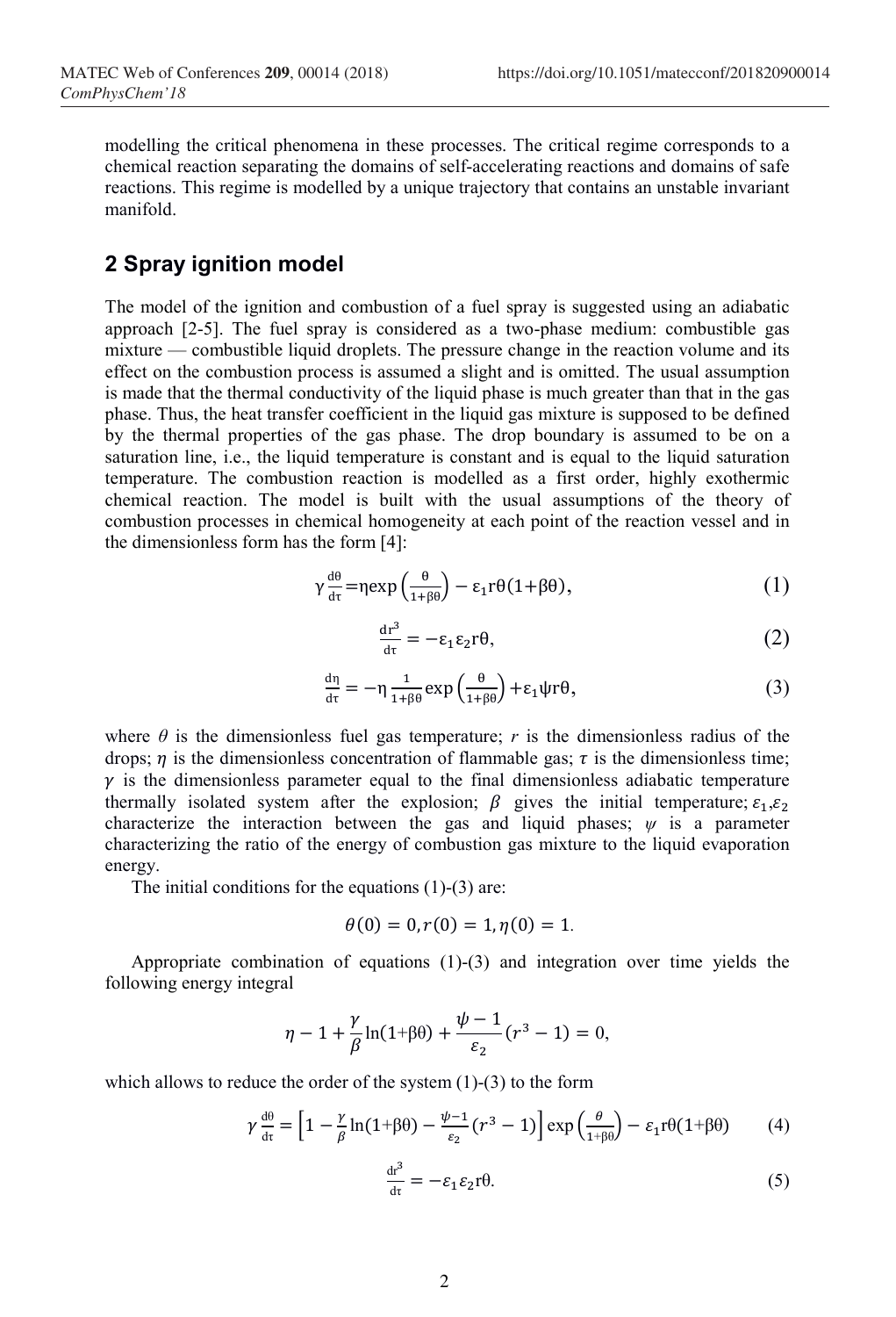Thus, the dynamic of the system depends on five dimensionless parameters:  $\beta \ll$ 1, γ ≪ 1,  $ε_1$ ,  $ε_2$ , ψ. The degenerate equation, which follows from the fast subsystem (4) for  $y = 0$ , describes a slow curve

$$
\Lambda(\theta, r) = \left[1 - \frac{\gamma}{\beta} \ln(1 + \beta \theta) + \frac{(\psi - 1)(1 - r^3)}{\varepsilon_2}\right] \exp\left(\frac{\theta}{1 + \beta \theta}\right) - \varepsilon_1 r \theta (1 + \beta \theta) = 0
$$

in the phase plane. The flow of the system (4), (5) near the slow curve has a velocity of order of one as  $\gamma \to 0$  while far from the slow curve the variable  $\theta$  is changed very fast. In  $\gamma$  – neighborhood of the slow curve there exists a slow invariant manifold of the system which is defined as an invariant surface of slow motions.

The set of points on the slow curve at which  $\partial \Lambda / \partial \theta < 0$  ( $\partial \Lambda / \partial \theta > 0$ ) forms the stable (unstable) part of the slow curve. The stable and unstable parts of the slow curve are the zero-order approximations ( $y = 0$ ) of the stable (or attractive) and unstable (or repulsive) slow invariant manifolds of the system (4), (5), respectively.

For  $0 < \psi < 1 - \varepsilon_2$  the slow curve has the shape similar to that shown in Fig. 1. The part PT of the slow curve is stable while the part  $TO$  is unstable. The ordinate of the point  $T$ depending on the parameters values can be equal to 1 or be greater (or less) than 1. If the point T has an ordinate greater than 1 then a trajectory of the system starting from the initial point tends to stable part PT of the slow curve and follows it to the origin. This is the case of the slow combustion regime; see the trajectory CTP in Figure 1.



Fig. 1. Slow curve (black) and the trajectories (green) of (4), (5) in limit case ( $\gamma = 0$ )

If the point  $T$  has an ordinate less than 1 then a trajectory of the system starting from the initial point will pass beyond the basin of attraction of the stable part of the slow curve. This is the case of the explosion regime; see the trajectory CD in Figure 1.

The critical regime corresponds to the case when the trajectory of the system falls into a small vicinity of the point  $T$  and passes along the unstable part  $TQ$  of the slow curve; see the trajectory CTQ in Figure 1. The critical regime separates the explosive regimes from the safe combustion modes [1, 6]. The crucial result is that the unstable slow manifold may be used to construct the critical trajectory CTQ and to calculate the corresponding value of a control parameter, say,  $\varepsilon_1$ , of the system. For this goal we use the asymptotics proposed in [7].

The part CT of the critical trajectory can be represented in the form:

$$
r(\theta,\gamma) = r^* + \gamma^{\frac{2}{3}} \Gamma_0^{\frac{2}{3}} \Omega \text{sign} f(r^*,\theta^*) + \frac{1}{3} \gamma \ln \frac{1}{\gamma} \Gamma_1 \text{sign} f(r^*,\theta^*) + O(\gamma),\tag{6}
$$

where  $r^*$ ,  $\theta^*$  denote the coordinates of the point T,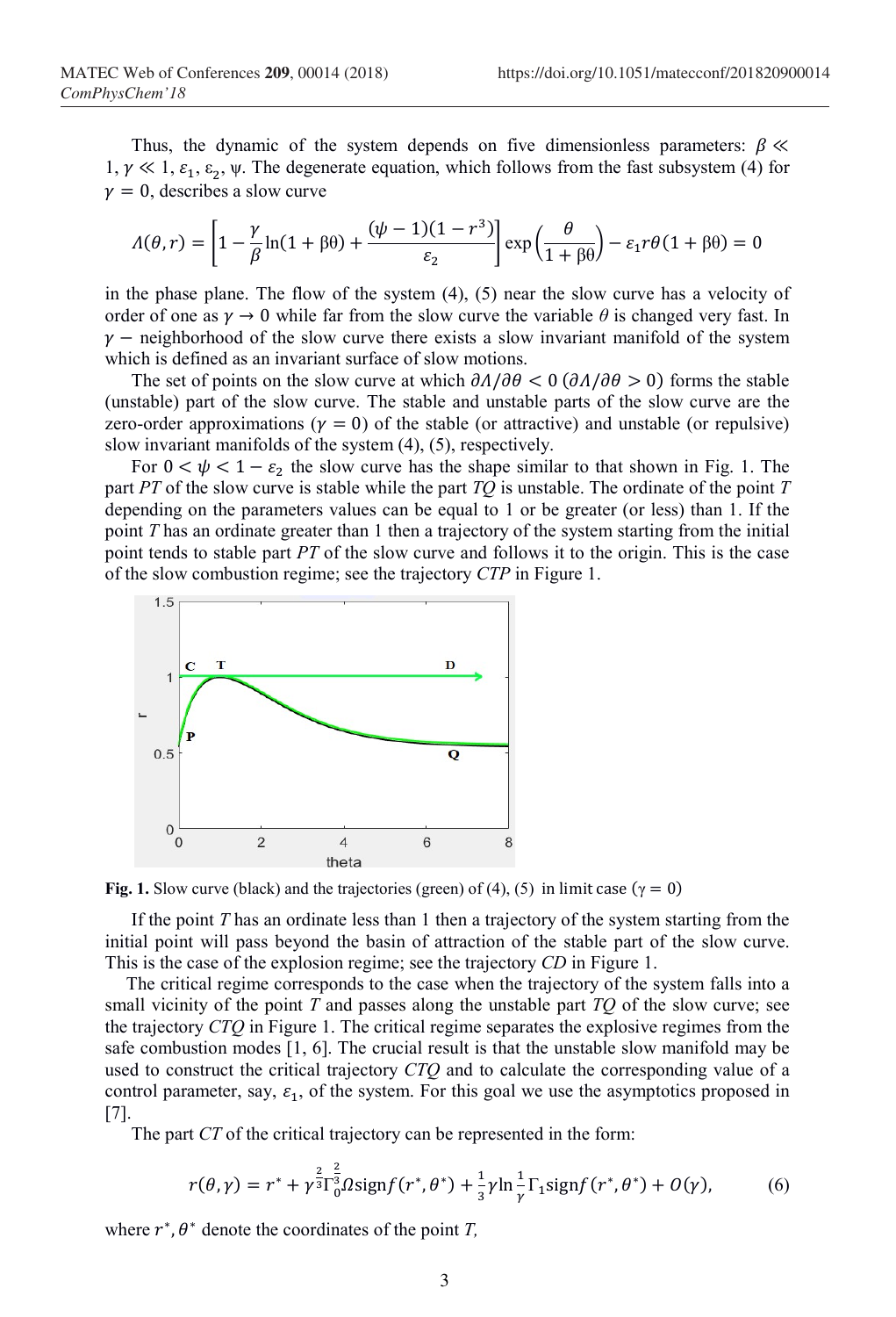$$
g(\theta, r) = \left[ -1 + \frac{\gamma}{\beta} \ln(1 + \beta \theta) + \frac{\psi - 1}{\varepsilon_2} (r^3 - 1) \right] \exp\left(\frac{\theta}{1 + \beta \theta}\right) + \varepsilon_1 r \theta (1 + \beta \theta),
$$
  

$$
f(\theta, r) = \varepsilon_1 \varepsilon_2 r \theta, \quad \omega = 2.338107, \quad \Gamma_0 = \sqrt{\frac{2}{|g_{\theta\theta}(r^*, \theta^*)g_r(r^*, \theta^*)|}} |f(r^*, \theta^*)|,
$$
  

$$
\Gamma_1 = \frac{6g_{\theta\theta}(r^*, \theta^*)f_{\theta}(r^*, \theta^*) - 2g_{\theta\theta\theta}(r^*, \theta^*)f(r^*, \theta^*)}{3g_{\theta\theta}^2(r^*, \theta^*)}.
$$

The functions f and g in the representation (6) are the right parts of the system (4), (5) after the transition to the inverse time that make the part  $TQ$  of the slow curve stable. The coordinates  $r^*, \theta^*$  can be calculated from the system  $g(r^*, \theta^*) = g_\theta(r^*, \theta^*) = 0$ .

Substituting all the found values into (6) and setting  $r = 1$  since the point C has the coordinate  $r=1$ , we obtain the equation for calculation of the critical values of the parameter  $\varepsilon_1 = \varepsilon_1^*$  in the form of asymptotic representation

$$
\varepsilon_1^* = \varepsilon_{10} + \gamma^{\frac{2}{3}} \varepsilon_{11} + \gamma \ln \frac{1}{\gamma} \varepsilon_{12} + O(\gamma).
$$

The direct calculation gives

$$
\varepsilon_{10} = \frac{pe(\psi - 1)}{\varepsilon_2}, \quad \varepsilon_{11} = -54\Omega(\psi - 1)^3 \sqrt{\frac{2}{9}} \mu_1^{\frac{4}{3}} \mu_2^{\frac{2}{3}} \varepsilon_1^{-\frac{4}{3}} \varepsilon_2^{-\frac{4}{3}} \times \left\{ (1 - 6\beta) \left[ \frac{\psi - 1}{\varepsilon_2} (\mu_{23}^3 - 1) - 1 \right] e + 2\varepsilon_{10} \mu_{23} \beta \right\}^{-\frac{1}{3}} \left[ 3\mu_{23}^2 e \frac{\psi - 1}{\varepsilon_2} + \varepsilon_{10} (1 + \beta) \right]^{-\frac{1}{3}},
$$
  

$$
\varepsilon_{12} = \frac{\varepsilon_{10} \varepsilon_2}{3\mu_{23}} \left\{ (1 - 14\beta) \left[ \frac{\psi - 1}{\varepsilon_2} (\mu_{23}^3 - 1) - 1 \right] e + 4\varepsilon_{10} \mu_{23} \beta \right\}
$$
  

$$
\times \left\{ (1 - 6\beta) \left[ \frac{\psi - 1}{\varepsilon_2} (\mu_{23}^3 - 1) - 1 \right] e + 2\varepsilon_{10} \mu_{23} \beta \right\}^{-2},
$$

where

$$
q = \frac{\varepsilon_2 + \psi - 1}{\psi - 1}, \ \mu_1 = \sqrt{\frac{q^2}{4} + \frac{\varepsilon_1^3 \varepsilon_2^3}{27(\psi - 1)^3}}, \ \mu_2 = \sqrt[3]{\frac{q}{2} + \mu_1}, \ \mu_3 = \sqrt[3]{\frac{q}{2} - \mu_1}, \ \mu_{23} = \mu_2 + \mu_3,
$$

and  $p$  is a root of the equation

$$
1 = \sqrt[3]{\frac{q}{2} + \sqrt{\frac{q^2}{4} + \frac{p^3}{27} + \sqrt[3]{\frac{q}{2} - \sqrt{\frac{q^2}{4} + \frac{p^3}{27}}}}}
$$

The value  $\varepsilon_1 = \varepsilon_1^*$ , at which the trajectory of (4), (5) contains the unstable manifold is said to be critical, i.e. this regime is not a slow combustion regime, since the temperature achieves a high value, and is not explosive, as the temperature increases at the tempo of the slow variable as this is the slow manifold. The value of  $\varepsilon_1 = \varepsilon_1^*$ , gives the critical trajectory which separates the explosion modes ( $\varepsilon_1 < \varepsilon_1^*$ ) from the slow regimes ( $\varepsilon_1 > \varepsilon_1^*$ ) which are characterized by a slowdown of the reaction with small degrees of conversion and heating up is limited from above by  $\theta < \theta^*$  at T.